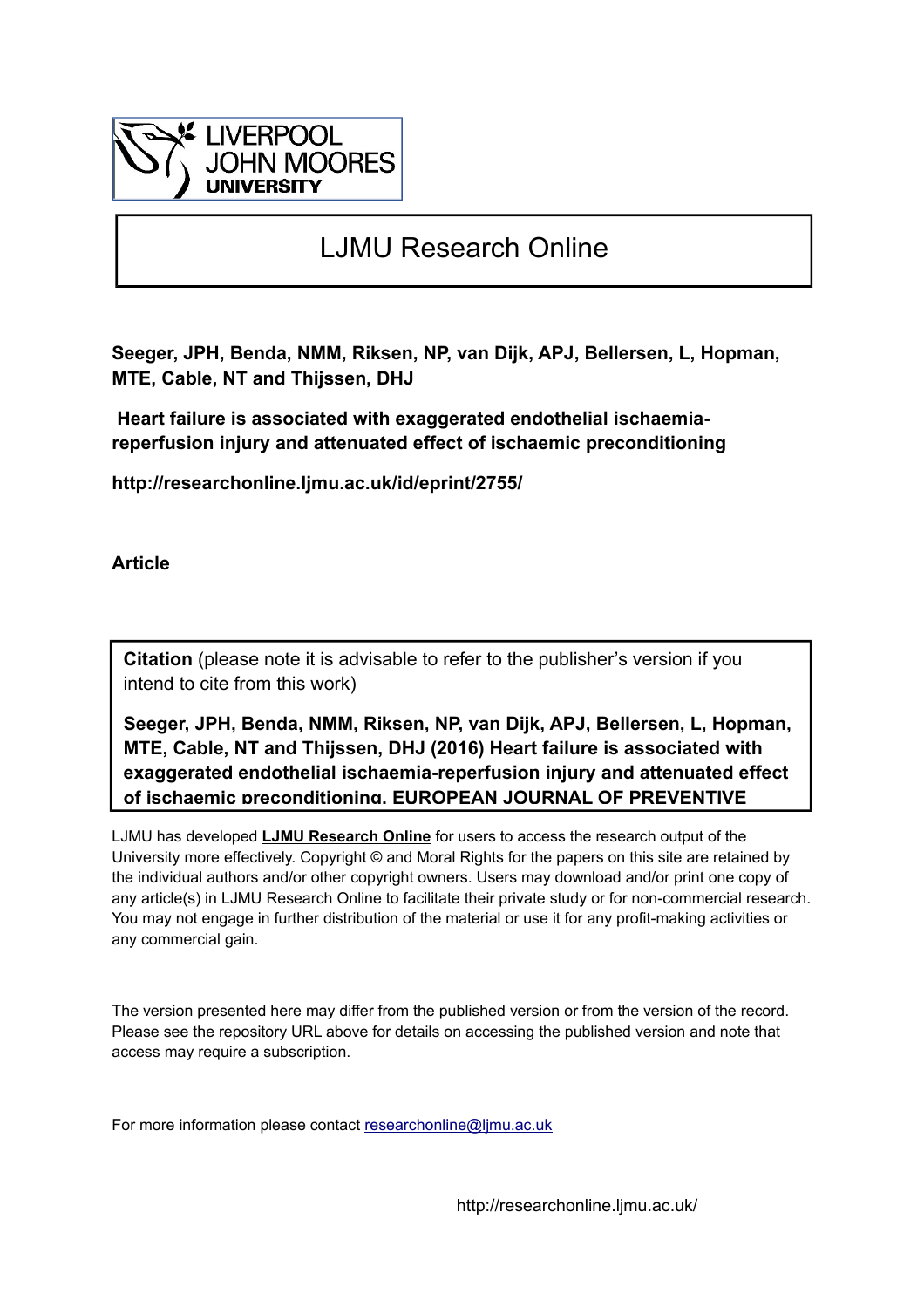# **HEART FAILURE IS ASSOCIATED WITH EXAGGERATED ENDOTHELIAL ISCHAEMIA-REPERFUSION INJURY AND ATTENUATED EFFECT OF ISCHAEMIC PRECONDITIONING**

JOOST P.H. SEEGER<sup>1</sup> NATHALIE M.M. BENDA<sup>1</sup> NIELS P. RIKSEN<sup>2,3</sup> ARIE P.J. VAN DIJK4 LOUISE BELLERSEN<sup>4</sup> MARIA T.E. HOPMAN<sup>1</sup> N. TIMOTHY CABLE<sup>4</sup> DICK H.J. THUSSEN $^{1,4}$ 

*Departments of* <sup>1</sup> *Physiology,* <sup>2</sup> *Pharmacology-Toxicology, <sup>3</sup> General Internal Medicine, 4 Cardiology* Radboud university medical center, Nijmegen, the Netherlands 4 *Research Institute for Sport and Exercise Sciences,* Liverpool John Moores University, Liverpool, United Kingdom

**Short title:** Heart failure, IPC and reperfusion injury

**WORD COUNT**: 4,515 **ABSTRACT WORD COUNT**: 242 **FIGURES**: 1 **TABLES**: 3

# **Author for correspondence:**

Dr. Dick Thijssen, Department of Physiology, Radboud University Nijmegen Medical Centre, Philips van Leydenlaan 15, 6525 EX, Nijmegen, the Netherlands Email: [dick.thijssen@radboudumc.nl,](mailto:dick.thijssen@radboudumc.nl) Tel: +31243614222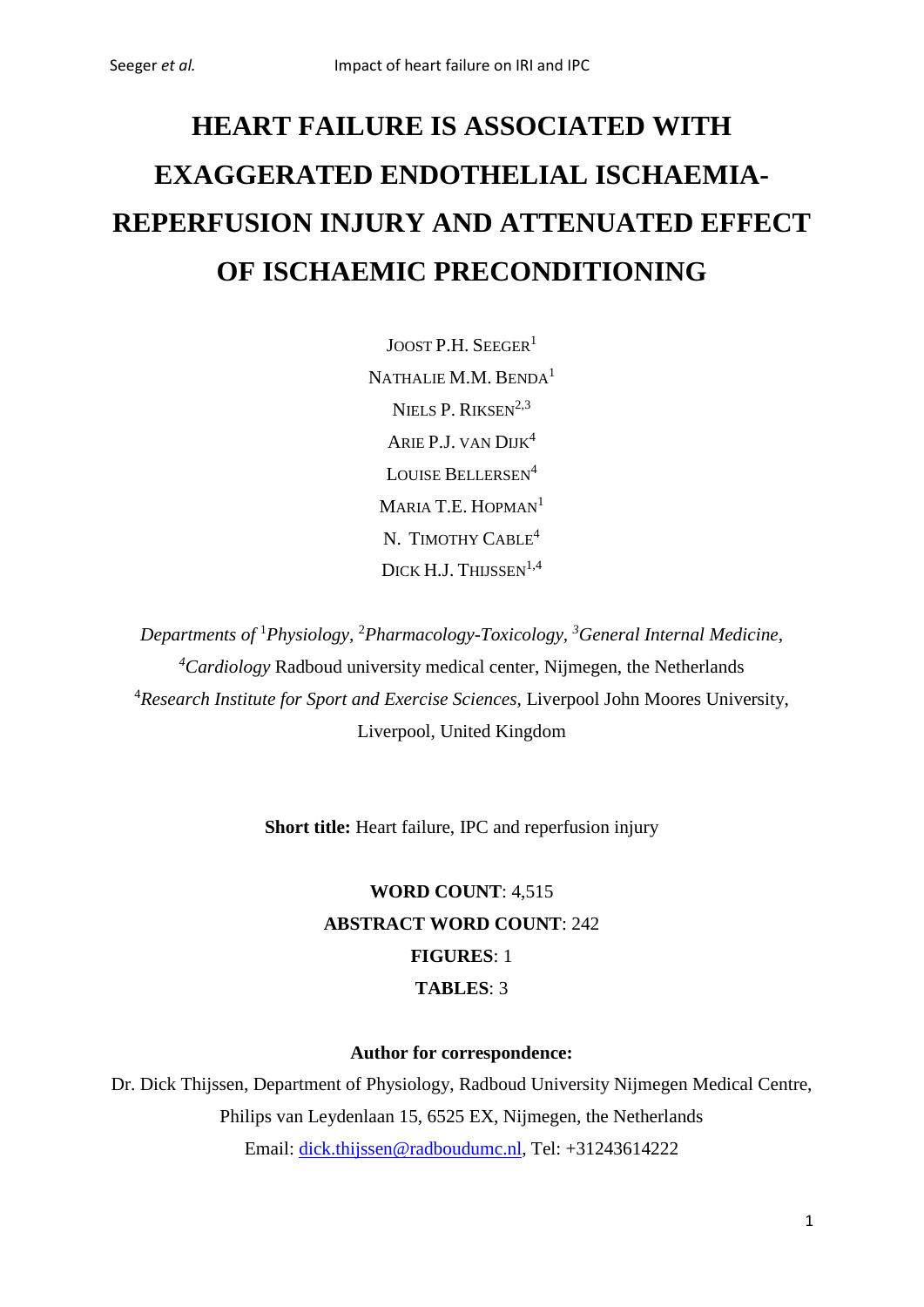# **ABSTRACT**

Reperfusion is mandatory after ischaemia, but also triggers ischaemia–reperfusion (IR)-injury. It is currently unknown whether heart failure (HF) alters the magnitude of IR-injury. Ischaemic preconditioning (IPC) can limit IR-injury. Since IPC is typically applied in subjects at risk for cardiovascular complications, it is of clinical importance to understand the efficacy of IPC in HF patients.

**Objective**. To examine the magnitude of endothelial IR-injury, and the ability of IPC to protect against endothelial IR-injury in HF.

**Methods.** We included 15 subjects with HF (67±10 years, NYHA-class II/III) and 15 healthy, age- and sex-matched controls (65±9 years). We examined brachial artery endothelial function using flow mediated dilation (FMD) before and after arm IR (induced by 5-minute ischaemic handgrip exercise +15 minutes reperfusion). IR was preceded by IPC (consisting of 3 cycles of 5-minute upper arm cuff inflation to 220 mmHg) or no inflation.

**Results.** A significant interaction-effect was found for the change in FMD after IR between groups (2-way ANOVA interaction-effect: *P*=0.01). Whilst post-hoc analysis revealed a significantly decline in FMD in both groups (*P<*0.05), the decline in FMD in HF patients  $(6.2\pm3.6\%$  to  $3.3\pm1.8\%)$  was significantly larger than that observed in controls  $(4.9\pm2.1)$  to 4.1±2.0). In HF patients nor in controls, the decrease in FMD after IR was altered by IPC (3 way ANOVA interaction: *P*=0.87).

**Conclusion.** We found that patients with HF are associated with exaggerated endothelial IRinjury compared with age- and sex-matched, healthy controls, which may contribute to the poor clinical prognosis in HF. Furthermore, we found no protective effect of IPC (3x5 minutes forearm ischaemia) against endothelial IR-injury in HF patients.

**KEYWORDS**: cardiovascular disease; endothelial function; flow-mediated dilation;

ischaemia; cardiovascular risk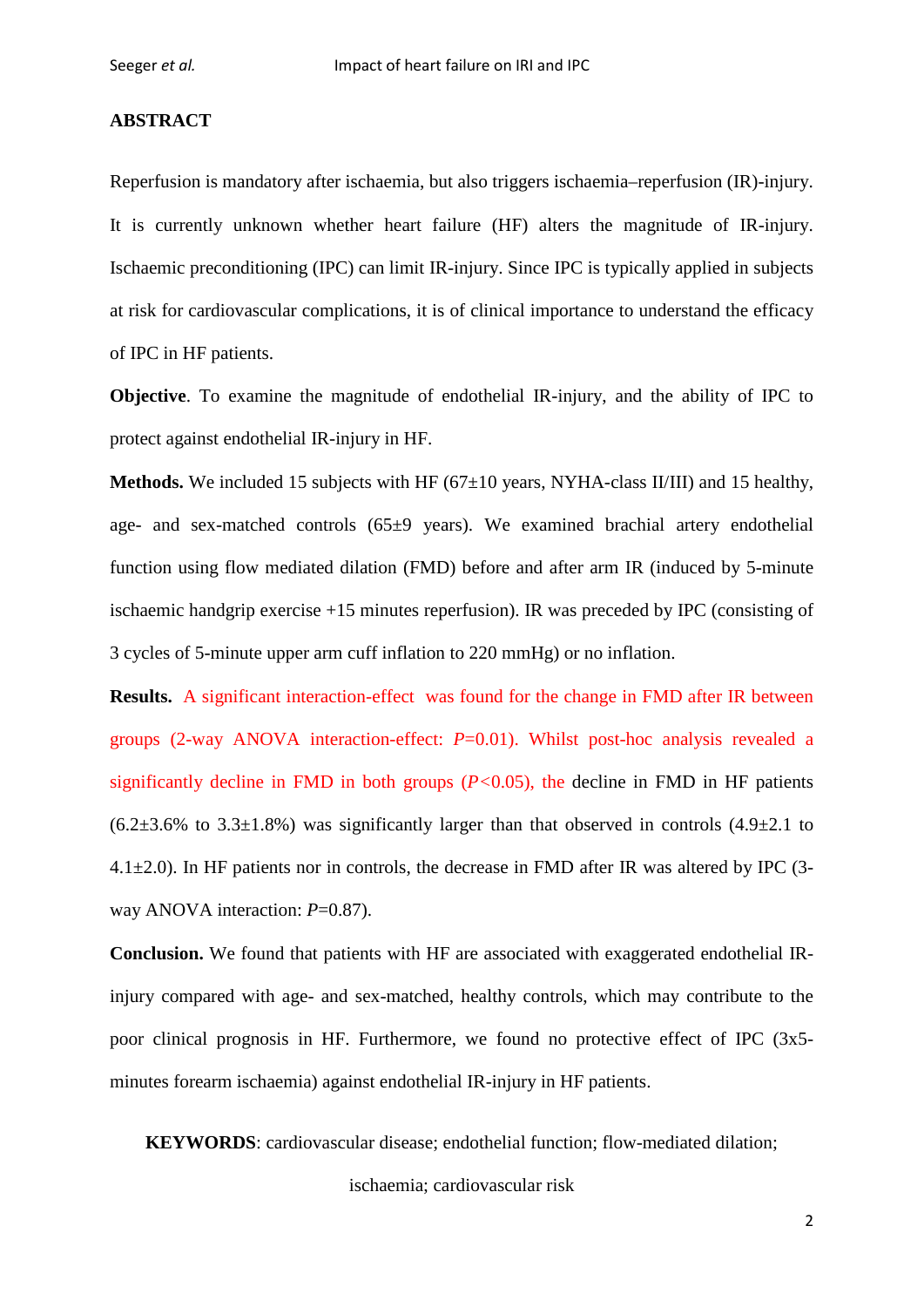## **INTRODUCTION**

Heart failure (HF) is a major cause of death in developed countries and represents a growing public health problem, partly due to the ageing population, and is responsible for an increasing proportion of hospital admissions<sup>[1](#page-14-0)</sup>. A potential explanation for the poor prognosis of HF patients may relate to an exaggerated ischaemia-reperfusion (IR)-injury in HF as demonstrated in rats <sup>[2](#page-14-1)</sup>. Such an increased vulnerability to IR-injury is clinically relevant, as this may contribute to worsening of the clinical outcome after a cardiovascular event. DeVan and colleagues demonstrated that traditional cardiovascular risk factors, such as advanced age, are associated with a greater magnitude and delayed recovery from endothelial IR-injury in humans<sup>[3](#page-14-2)</sup>. Also experimental studies suggest that the presence of cardiovascular risk factors or disease is associated with exaggerated IR-injury  $2, 4, 5$  $2, 4, 5$  $2, 4, 5$ , although some studies suggest otherwise <sup>[6,](#page-14-5) [7](#page-15-0)</sup>. Accordingly, we examined the hypothesis that HF patients demonstrate an increased endothelial IR-injury compared to healthy peers *in vivo*.

Originally described in animals, ischaemic preconditioning (IPC; intermittent episodes of nonlethal ischaemia) is a powerful strategy to limit or even prevent IR-injury <sup>[8](#page-15-1)</sup>. Previous human *in vivo* studies found that IPC effectively prevents endothelial IR-injury, with putative mechanisms for protection related to the sympathetic nervous system and the production of reactive oxygen species [9-11.](#page-15-2) Despite successful pre-clinical studies, clinical trials implementing IPC have demonstrated somewhat disappointing results  $12$ . One potential explanation relates to the interaction between the efficacy of IPC and the presence of cardiovascular risk factors or disease <sup>[9](#page-15-2)</sup>. Indeed, some preclinical studies provide evidence that HF is associated with an attenuated efficacy of IPC to prevent injury <sup>13-15</sup>. Since no previous study in humans has explored this hypothesis, the second aim of the study is to examine the efficacy of IPC to prevent or attenuate endothelial IR-injury in patients with HF. To study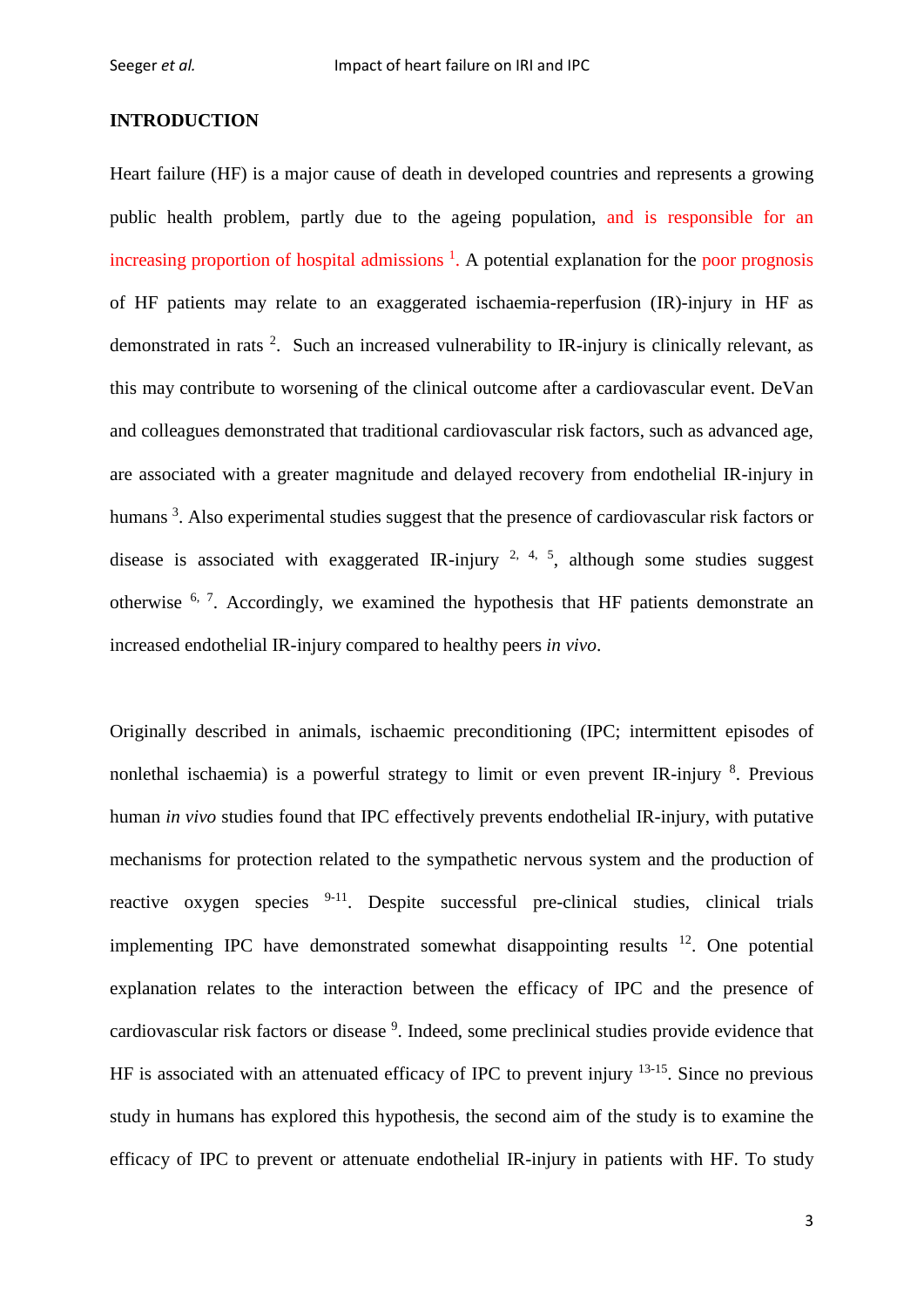these questions, we examined brachial artery flow-mediated dilation (FMD) before and after ischaemia (induced by 5-minute ischaemic handgrip exercise) and reperfusion (15-min) and use the reduction in FMD as a well-validated marker of endothelial injury. This model is frequently used as a surrogate endpoint for IR-injury  $9,10$  $9,10$ .

#### **METHODS**

#### **Participants**

We included 15 subjects with HF (67 $\pm$ 10 years, NYHA-class II/III, ejection fraction < 45%) and 15 healthy, age- and sex-matched older subjects (65±9 years). HF patients were recruited from the Department of Cardiology of the Radboud University Nijmegen Medical Centre. We excluded pre-menopausal women (or women with hormone replacement therapy), subjects with diabetes mellitus type 1 or 2, hypertension (systolic  $>140$  or diastolic  $>90$  mmHg), chronic obstructive pulmonary disease and severe hepatic or renal insufficiency. Healthy control subjects were free of any chronic disease and did not use any type of medication known to interfere with the cardiovascular system. HF patients were categorized as New York Heart Association (NYHA) class II/III. Patients were on stable optimized pharmacological therapy for  $\geq$ 3 months. All subjects signed an informed consent and study procedures were approved by the local ethics committee and performed according to the Declaration of Helsinki (2000).

# **Experimental Design**

Subjects attended our laboratory twice (separated by at least 7 days). Brachial artery endothelial function was measured with FMD in the right arm. Brachial artery FMD was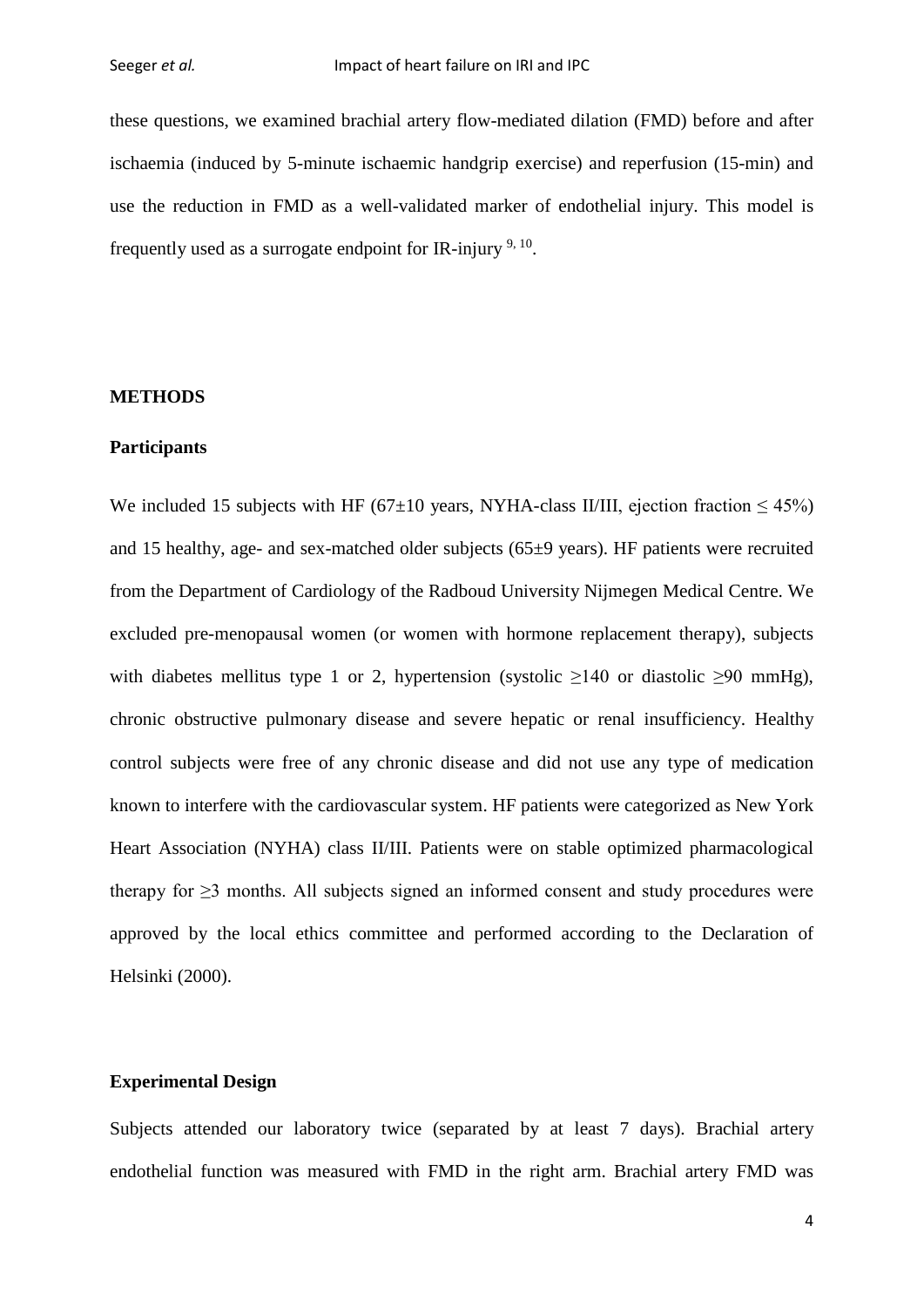measured before and after IR-injury. IR-injury was induced by a 5-minute ischaemic handgrip exercise stimulus followed by 15 minutes of reperfusion. Local ischaemia during handgrip exercise was induced with upper arm cuff inflation to 220 mmHg. This ischaemic handgrip protocol leads to a (near) maximal ischaemic stimulus and peak reactive hyperaemia [16.](#page-16-0) The transient decrease in FMD is believed to reflect IR-induced endothelial dysfunction, a finding supported by studies that successfully prevented this decline in FMD by well-established pharmacological (i.e. statins and physical (i.e. ischaemic preconditioning  $9, 10$  $9, 10$ ) interventions that protect against IR-injury. As such, studies have typically adopted protocols that induce significant exposure to ischemia and reperfusion to examine IR-injury in conduit arteries. Furthermore, brachial artery FMD correlates well with coronary artery endothelial function in humans <sup>17</sup>, and predicts cardiovascular events in asymptomatic subjects and in those with established cardiovascular diseases  $^{18, 19}$  $^{18, 19}$  $^{18, 19}$ . The assessment of FMD before and after IR-injury was performed with or without the preceding ischaemic preconditioning stimulus (IPCintervention). IPC consisted of 3 cycles of 5-minute upper arm cuff inflation to 220 mmHg, with 5 minutes reperfusion time after each occlusion. This IPC-protocol is based on previous studies that have reported a protective effect of this stimulus in the heart or peripheral tissues [9,](#page-15-2) [10.](#page-15-5)

## **Measurements**

*Body anthropometric data.* Body mass (Seca 888 scale, Hamburg, Germany) and height were measured to calculate body mass index (in  $\text{kg/m}^2$ ). A four-point skin fold thickness measurement (biceps, triceps, sub-scapular, supra-iliac) was obtained in order to calculate the lean body mass. Waist circumference was measured midway between the lower rib margin and iliac crest. Hip circumference was measured at the level of widest circumference over greater trochanters. Waist to-hip ratio was calculated as waist circumference divided by hip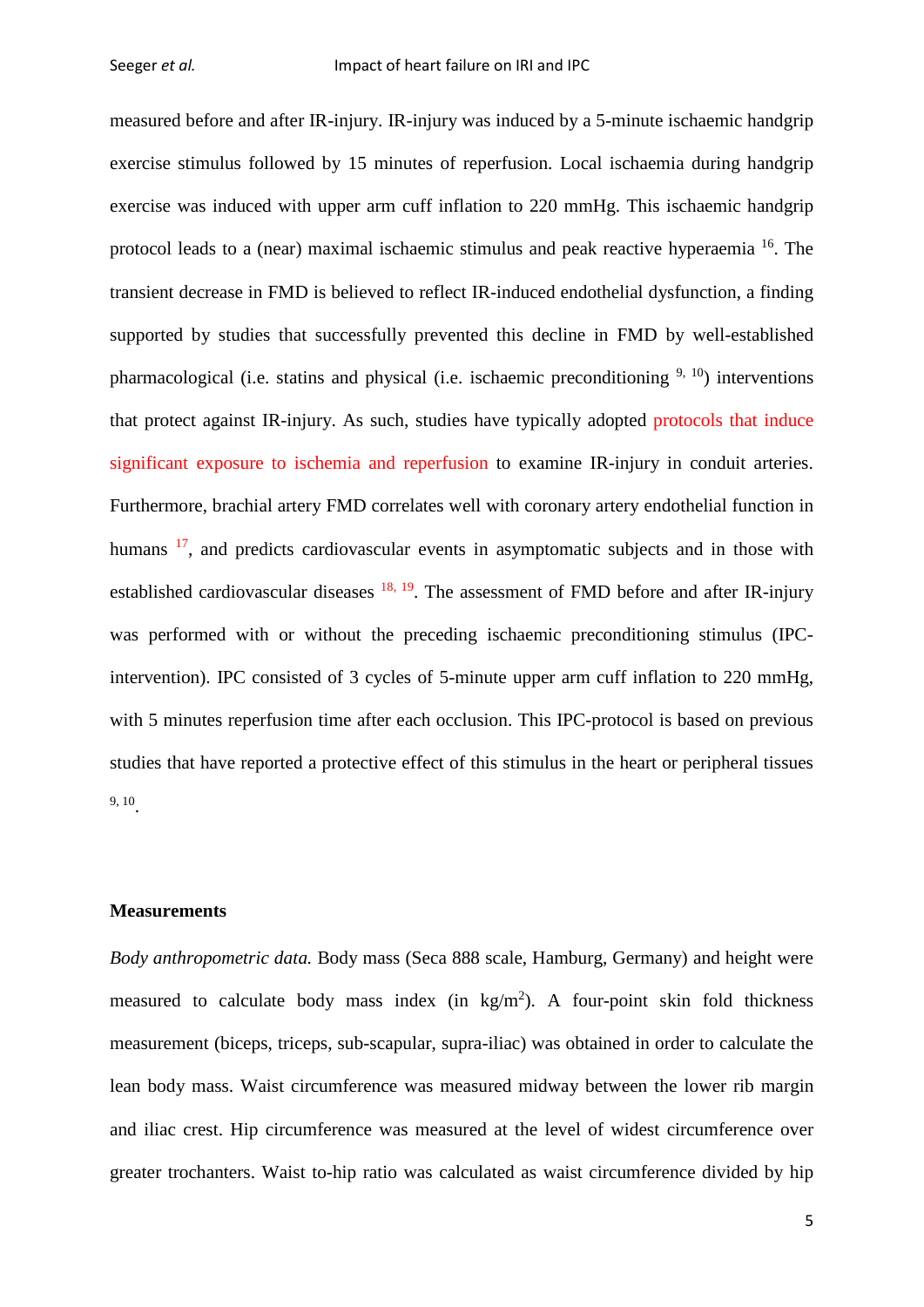circumference. Resting heart rate and blood pressure were measured twice in supine position, using a manual sphygmomanometer after 5-min of rest. Finally, with a finger stitch a small amount of blood was collected in order to assess glucose and blood cholesterol levels.

*Flow mediated dilation (FMD).* Before each experiment, participants refrained from food ingestion  $>6$  hours, caffeine and products with high levels of vitamin  $C > 18$  hours, and from strenuous physical activity  $\geq$ 24 hours. Subjects were tested at the same time of day to prevent diurnal variation in FMD response. All measurements were performed in a temperaturecontrolled room (22.5 $^{\circ}$ C) and using recent guidelines of FMD  $^{20}$ .

Subjects rested in a supine position with the right arm extended and immobilized, supported at an angle of  $\sim 80^\circ$  abduction from the torso. Heart rate and mean arterial pressure were determined with a manual sphygmomanometer. For the assessment of FMD, a rapid inflation/deflation pneumatic cuff was placed distal to the olecranon process to provide an ischaemic stimulus distal from the brachial artery to provoke vasodilation and subsequent shear stress. A 10-MHz (T3000, Terason, Aloka, UK) multi-frequency linear array probe attached to a high-resolution ultrasound machine was used to perform imageing. The brachial artery was imaged in the distal third of the upper arm. Ultrasound parameters were set to optimize longitudinal B-mode images of the lumen/arterial wall interface. A continuous Doppler velocity assessment was obtained simultaneously, and data were collected using the lowest possible insonation angle (always  $\langle 60^\circ \rangle$ ), which did not vary during each study <sup>20</sup>. After a resting period of at least 15 minutes, 1 minute of baseline recording of the arterial diameter and velocity was performed. Subsequently, the occlusion cuff was inflated to 220 mmHg for 5 minutes. The arterial diameter and velocity recordings were restarted at least 30 seconds before cuff deflation and continued for at least 3 minutes after deflation. Peak arterial diameter and flow, and the time to reach this peak after cuff deflation, were recorded.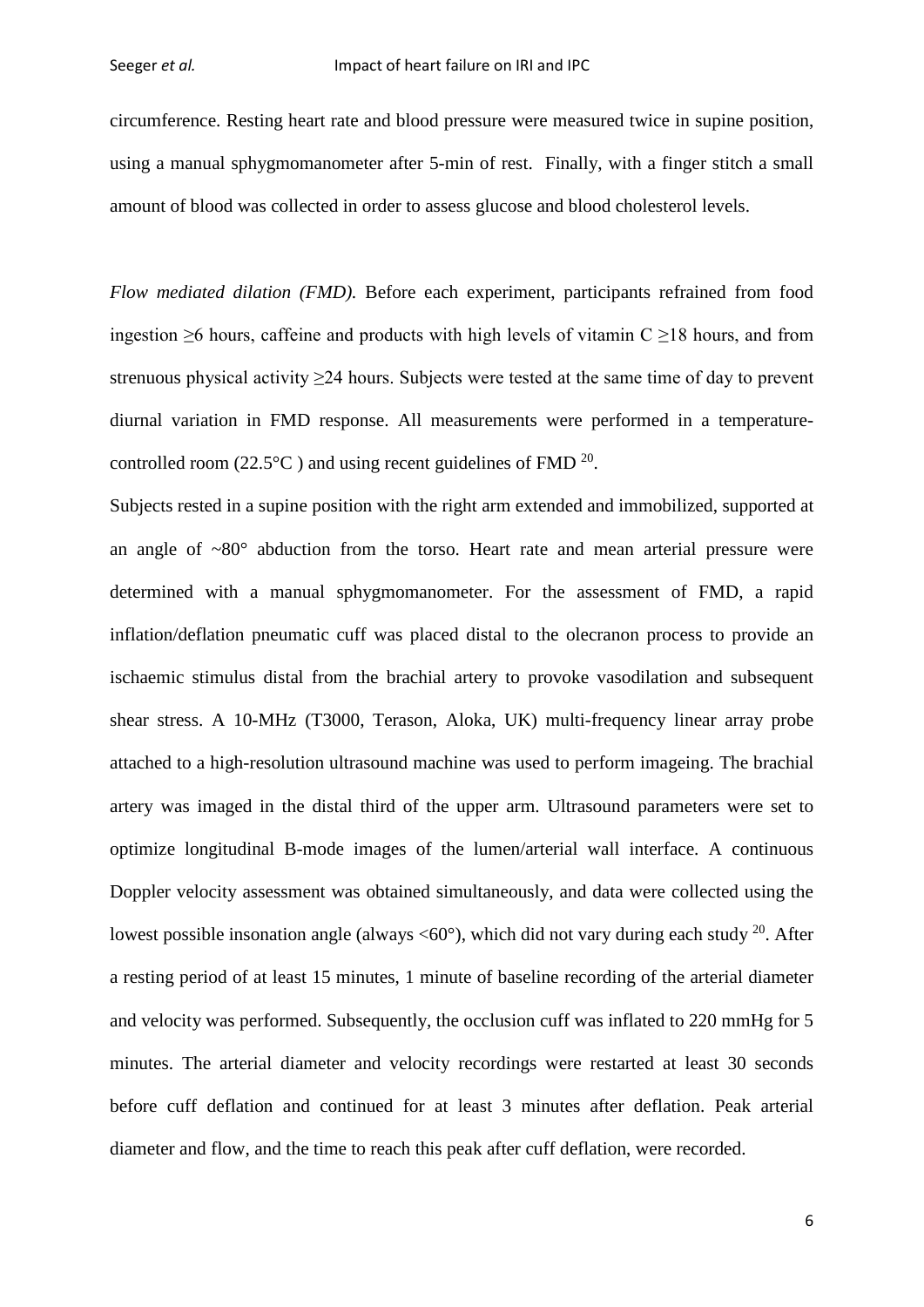#### **Brachial artery diameter and blood flow analysis**

Analysis of the brachial artery diameter was performed using custom-designed edge-detection and wall-tracking software, which is independent of investigator bias. Baseline data were calculated across the 1 minute preceding cuff inflation. Following cuff deflation, peak diameter was automatically detected according to an algorithm as described in detail elsewhere  $21$ . Within-subject reproducibility of the FMD using this semi-automated software is 6.7-10.5% (coefficient of variation)  $^{22}$ . Post-deflation shear rate data, derived from velocity and diameter measures, was used to calculate the area under the shear rate curve (SRAUC).

#### **Statistical analysis**

All data were analyzed using the Statistical Package for the Social Sciences (SPSS, version 20). Data are presented as mean±SD unless stated otherwise. Baseline characteristics between groups were compared using an unpaired Student's *t*-test. In order to evaluate the impact of IR on endothelial function (measured as FMD) between groups (primary aim), and whether IPC can (partially) prevent endothelial IR (secondary aim), we employed a linear mixed model analysis. For aim 1, FMD was analysed with random factor subject and 2 fixed factors: time (pre *versus* post) and group (HF *versus* control). The interaction-effect IR\*group was used to examine our primary aim (i.e. examine whether IR injury was different between groups). To examine whether IPC can prevent the decline in FMD after IR in both groups (i.e. secondary aim), we repeated this analysis with the addition of 1 fixed factor: intervention (IPC *versus* control) and explored the interaction IR\*group\*IPC. When a significant interaction-effect was found, we adopted post-hoc analysis to identify differences.

A recent study described that inadequate scaling for FMD would be present if the upper confidence limit of the regression slope of the relationship between logarithmically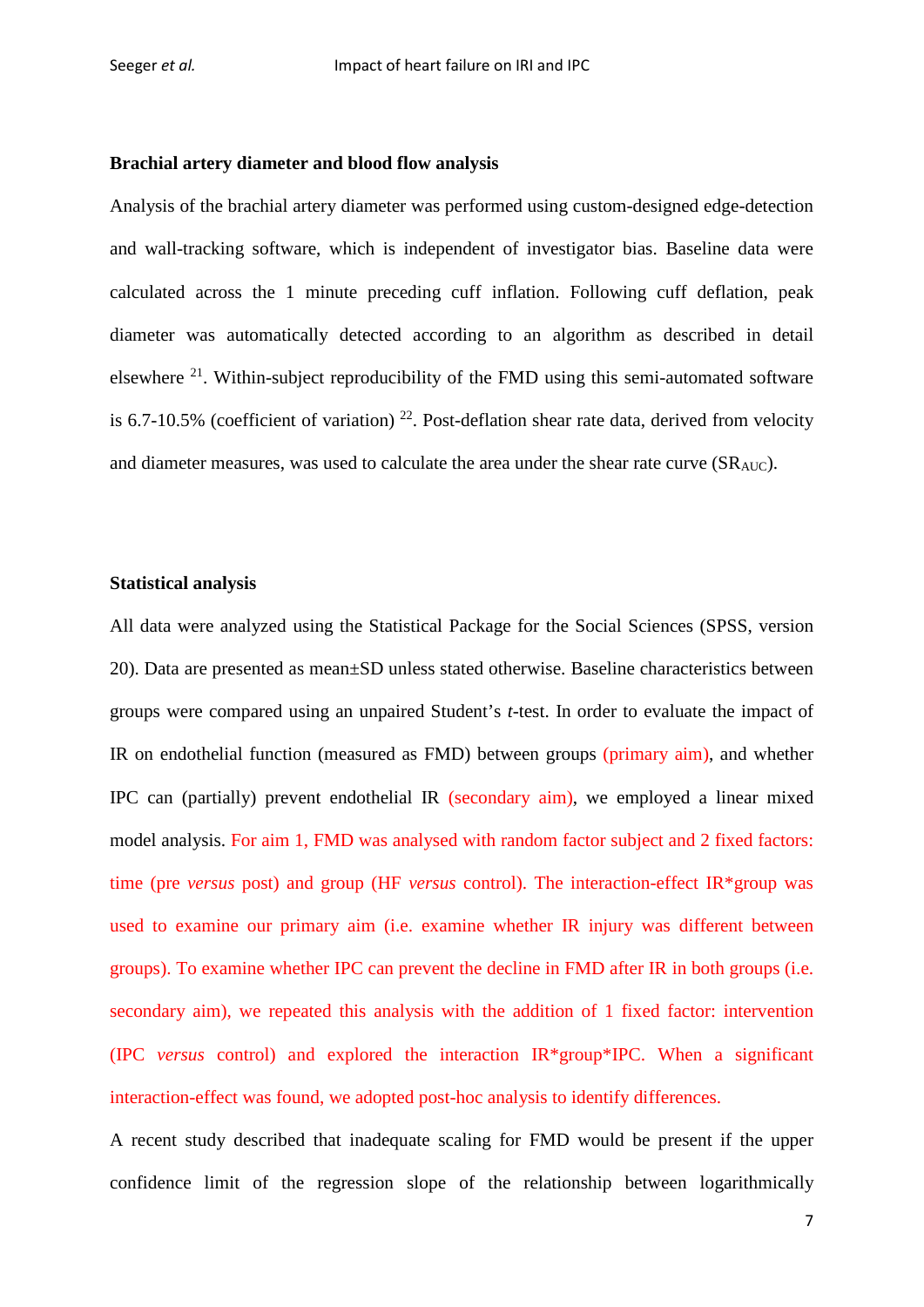transformed base diameter and peak diameter is less than one  $^{23}$ . In such an event, FMD% may not be an appropriate measure to estimate endothelial function. Therefore, we repeated the analysis for FMD using the allometric modelling solution  $2<sup>3</sup>$ . The level of statistical significance was set at 0.05.

# **RESULTS**

Baseline characteristics are presented in Table 1 and 2. Compared to controls, HF patients demonstrated a lower total cholesterol and a higher waist-to-hip ratio, whilst no differences between HF patients and controls were found for age, body mass, height, systolic blood pressure, diastolic blood pressure, fat percentage and fasting glucose.

#### *Endothelial IR-injury*

We found no significant differences between HF patients and healthy controls for baseline brachial artery diameter, brachial artery FMD (absolute (FMDmm)) or relative change from baseline (FMD%), time to peak diameter, or  $SR_{AUC}$  (all P>0.05, Table 3). IR resulted in a significant increase in resting diameter (Table 3). To control for the potential impact of the increase in diameter on FMD%, we included baseline diameter as a co-factor in the 2-factor statistical analysis (IR and group). This analysis revealed a significant interaction-effect (IR\*group: *P=*0.01, Table 3). Subsequent analysis revealed that IR resulted in a significant decrease in brachial artery FMD in HF and controls (*P=*0.002 and 0.02, respectively, Figure 1). However, the magnitude of decrease in FMD after IR was larger in HF patients compared to controls (Table 3). Also when FMD was presented as the absolute change (in mm), we found that the decrease in FMDmm after IR in HF patients was significantly larger than in controls (Table 3). When repeating the analysis for FMD using the allometric scaling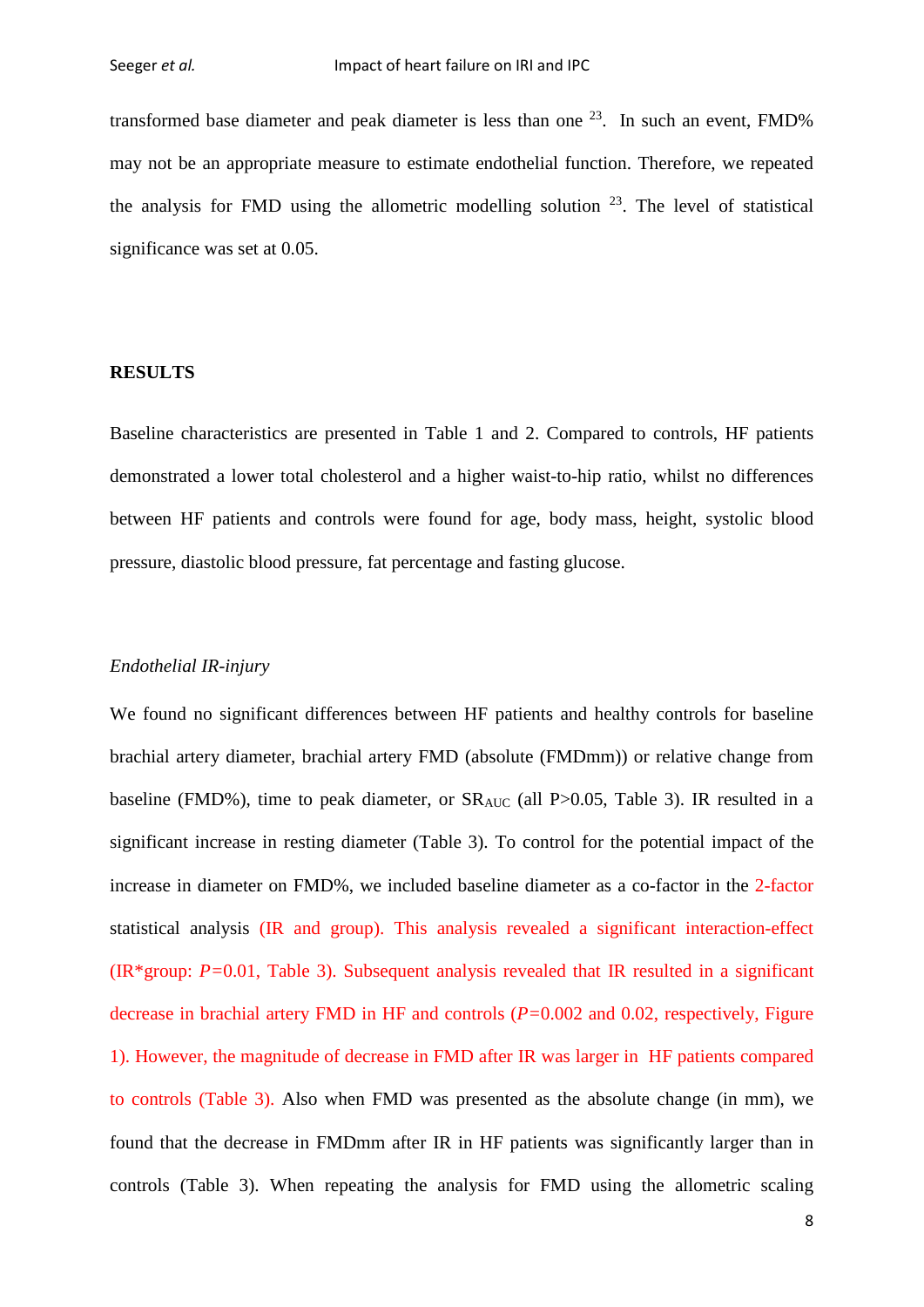approach, including correction for the change in diameter, we confirmed our initial observations of a larger decline in FMD in HF compared to controls after IR (Table 3).

# *IPC and endothelial IR-injury*

We did not find differences in HF patients or in controls between both testing days for baseline brachial artery diameter, brachial artery FMD (absolute (FMDmm)) or relative change from baseline (FMD%), time to peak diameter, or  $SR<sub>AUC</sub>$  (all P $> 0.05$ , Table 3). In line with the analysis above, we statistically controlled for the potential impact of baseline diameter on the FMD%, by including these parameters as a co-factor in the statistical analysis. The 3-way ANOVA confirmed the presence of a decrease in brachial artery FMD after IR (*P*<0.001), which is significantly larger in HF patients compared to controls (*P*=0.01, Figure 1). Moreover, IPC did not significantly alter the decrease in FMD (Time\*Group\*IPCinteraction:  $P=0.85$ ). Also when FMD was presented as the absolute change (in mm) or using allometric scaling, we found that the decrease in FMD after IR was not changed by IPC (Table 3). Post-hoc analysis revealed that IPC prevented the decline in FMD after IR in healthy controls, whilst IPC showed no effect in heart failure patients (Table 3).

# **DISCUSSION**

Our study provides a number of novel findings. First, we found a significantly larger decline in brachial artery FMD after IR-injury in HF patients (~46%) compared with their healthy peers (~16%). This indicates that in agreement with our hypothesis, HF patients demonstrate an exaggerated endothelial injury after IR compared to their healthy controls. Second, we found that IR-induced endothelial dysfunction cannot be prevented by ischaemic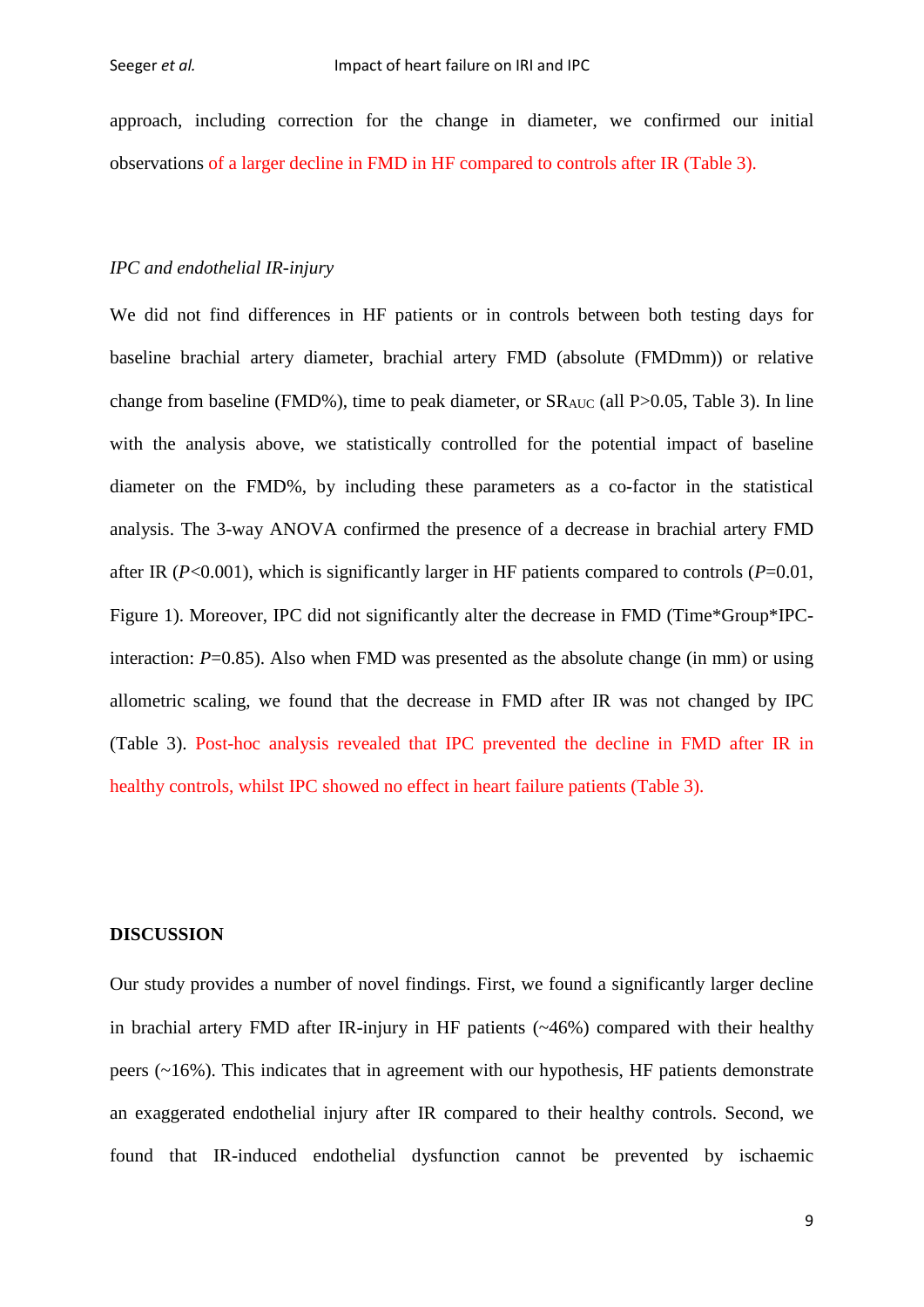preconditioning in HF patients. Accordingly, the magnitude of decline in FMD after IR-injury when preceded with IPC, remains larger in HF patients than in their healthy age- and sexmatched controls. Therefore, our study revealed that HF is associated with an exaggerated decline in endothelial function after IR-injury, whilst IPC failed to protect against this decrease.

# **Endothelial IR-injury**

In agreement with several previous studies, we found that IR-injury induces a transient, conduit artery endothelial dysfunction <sup>[9,](#page-15-2) 10</sup>. A novel observation is that HF patients demonstrate an exaggerated decline in FMD after IR-injury compared with their healthy peers. To date, the impact of HF on IR-injury has only been examined in animal studies, which provided conflicting results ranging from an increased  $6, 7$  $6, 7$  to a decreased tolerance  $2, 4, 5$  $2, 4, 5$  $2, 4, 5$ against prolonged ischaemia. Differences in the ischaemia-stimulus *within* and *between* studies may contribute to these conflicting results. In our study, both groups received the same ischaemic stimulus. Moreover, inter-species differences or the experimental procedures to induce HF may also have contributed to the conflicting results from animal studies. Nonetheless, our study provides support that, in humans, HF is associated with an exaggerated decline in endothelial function after endothelial IR-injury.

The larger decline in FMD in HF patients than controls after IR may relate to differences in antioxidative capacity between groups. Endothelial injury after IR is caused, at least partially, by excessive production of oxidative stress  $24$ . Whilst healthy individuals have a wellcontrolled balance between the production of reactive oxygen species (ROS) and antioxidative enzymes, patients with HF demonstrate less antioxidative capacity, resulting in increased oxidative stress  $^{25, 26}$  $^{25, 26}$  $^{25, 26}$ . Nonetheless, our novel observations in HF patients warrants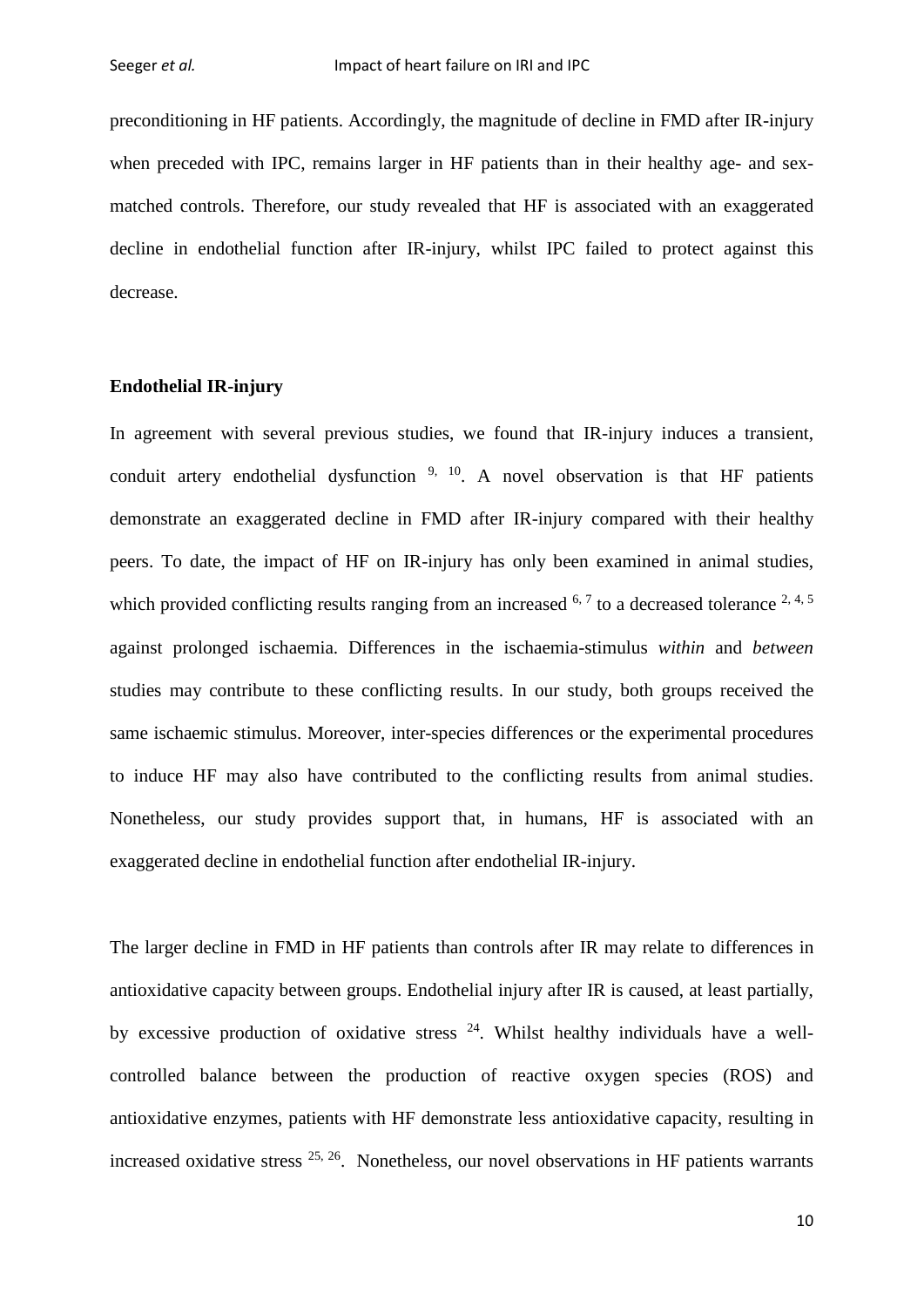future research to better understand the potential underlying mechanisms that contribute to the exaggerated IR-injury in HF.

#### **IPC and endothelial IR-injury**

In a recent study, we demonstrated that the well-established protective effects of IPC are abolished in healthy older men compared to younger control patients <sup>[9](#page-15-2)</sup>. In addition, the present study provides evidence that the protective effect of IPC to attenuate endothelial IRinjury is also abolished in HF patients. This latter observation is in line with data from animals, supporting an emerging hypothesis of a reduced efficacy of IPC associated with cardiovascular disease or risk factors  $12, 13, 27$  $12, 13, 27$  $12, 13, 27$ . For example, a recent animal study revealed the inability of preconditioning to protect the old diabetic heart against an ischaemic insult  $^{28}$ . In line with these findings, preclinical studies in patients with HF demonstrated an impaired effect of preconditioning to prevent ischaemia-induced tissue damage <sup>13-15</sup>.

Our study supports the detrimental findings on the efficacy of IPC in HF patients. We can only speculate about possible mechanisms to explain this finding. Preclinical studies suggest that the impaired efficacy of IPC in cardiovascular disease is linked to morphological and biochemical alterations, which may impact on signal transduction  $27$ . For instance, it was recently demonstrated that the presence of post-infarction cardiac remodelling is closely linked to an abolished effect of IPC  $^{15}$ . Whilst this finding supports a role for morphological changes underlying our findings, others have provided support for biochemical alterations in patients with HF. Indeed, IPC in HF failed to induce protein kinase C- $\epsilon$  translocation <sup>29</sup>, which represents an important step in the protection through preconditioning. Finally, mitochondrial defects in the genesis and progression of HF have also been proposed to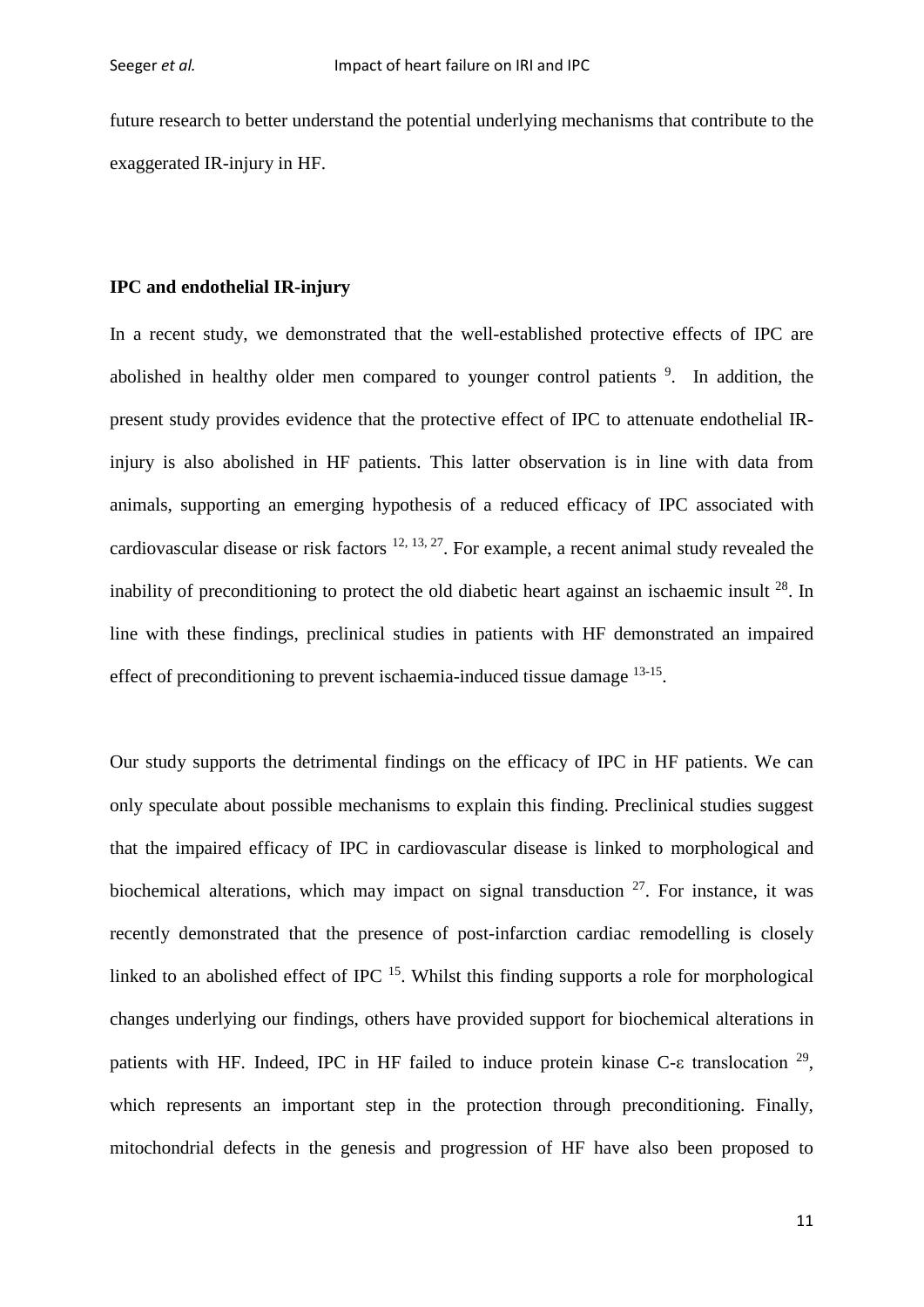contribute to the diminished effect of IPC. While mitochondria seem to serve as end-effectors of IPC, decreased enzyme activities of the electron transport seen in failing hearts may potentially negatively impact the efficacy of IPC [27.](#page-17-3)

*Clinical implication.* Our finding of a reduced efficacy of IPC in HF patients may have clinical implications. Various (non)pharmacological preconditioning interventions are currently applied in randomised controlled trials in patients, including those with HF. Despite some recent successful studies  $30, 31$  $30, 31$ , application of (remote) IPC in the clinical setting in general is often disappointing  $32$ . Especially the increased cardiovascular death rate in postinfarcted, failing hearts suggests that endogenous protective mechanisms in HF against IRinjury may be lost or attenuated  $27$ ; a finding which is in line with the present study. Possible reasons relate to the inclusion of relatively young animals in preclinical studies with a relatively short disease duration, whilst clinical trials mostly involve patient groups such as HF (e.g. in heart transplantation)  $27$ . Therefore the majority of preclinical studies do not adequately reflect the clinical setting in which patients are included with lower efficacy of IPC. This should be taken into consideration when examining the impact of IPC in clinical groups, such as HF.

*Limitations.* A number of limitations must be discussed. First, our model to examine IR-injury involved measurement of endothelial function in the forearm. Although strong correlations have been reported between brachial artery FMD and coronary endothelial function <sup>17</sup>, caution should be taken when extrapolating our findings to other vascular beds. Given the aetiology of HF as a disease affecting the heart, studying the heart muscle tissue directly might reveal even more pronounced results on the magnitude of IR-injury. Secondly, in contrast to previous studies that adopted 15-20 minutes of ischemia to induce endothelial IR-injury, our study used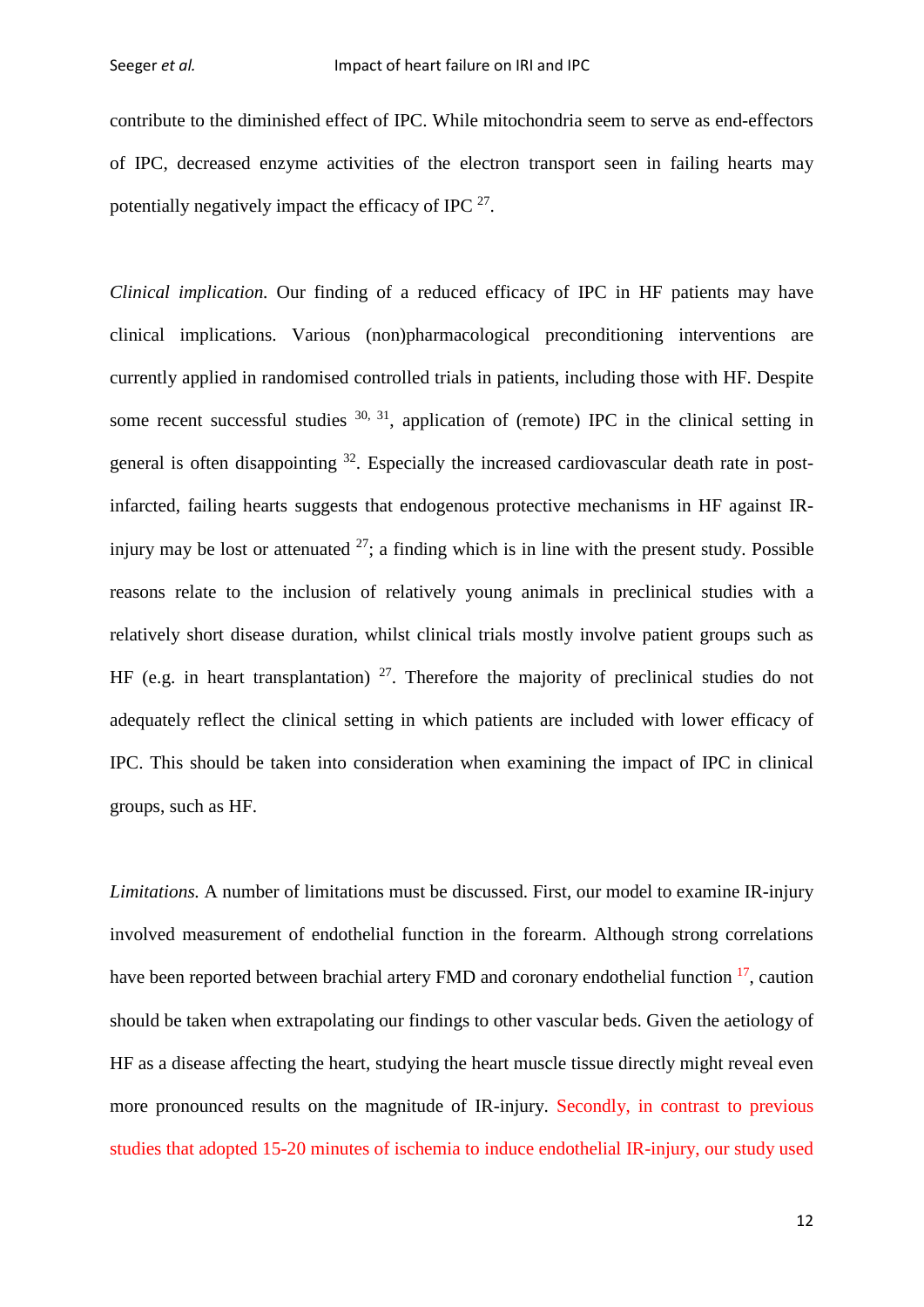5-min ischaemic handgrip. However, previous work demonstrated that 5-minutes of ischaemic handgrip exercise induces reperfusion that is at least similar to 15-minutes of ischemia. Moreover, FMD decreased in both groups using this protocol. Therefore, this approach is valid to examine endothelial IR-injury. Third, patients in our study continued their medication during testing. Continuing medication in HF patients may explain why we found no differences in FMD between groups. Indeed, our FMD-data matches with previous studies that included medicated HF patients  $33$ . We deliberately chose to continue (pharmacological) treatment, so that our results would reflect a 'real life' situation. This approach revealed, despite the intake of drugs with established preconditioning effects (i.e. statins), that an exaggerated endothelial IR-injury in HF patients could not be attenuated by IPC. These findings raise questions regarding the potential loss of preconditioning effects of statins with sustained intake, such as recently highlighted  $34$ . Finally, we only examined a single timepoint after IR-injury. This limits insight into a potential difference between groups (or between interventions) in the time-course of restoration of FMD after IR injury. Such differences in time-course may have provided further insight to better understand our findings.

In conclusion, we provide data in humans *in vivo* that HF is associated with an exaggerated damage to the endothelium after an ischaemic insult, which cannot be prevented by IPC. These novel findings may contribute to the poor clinical outcome after cardiac injury in HF patients, and should be considered when examining the effects of traditional, nonpharmacological preconditioning in HF patients.

# **Acknowledgements - Sources of Funding - Disclosures**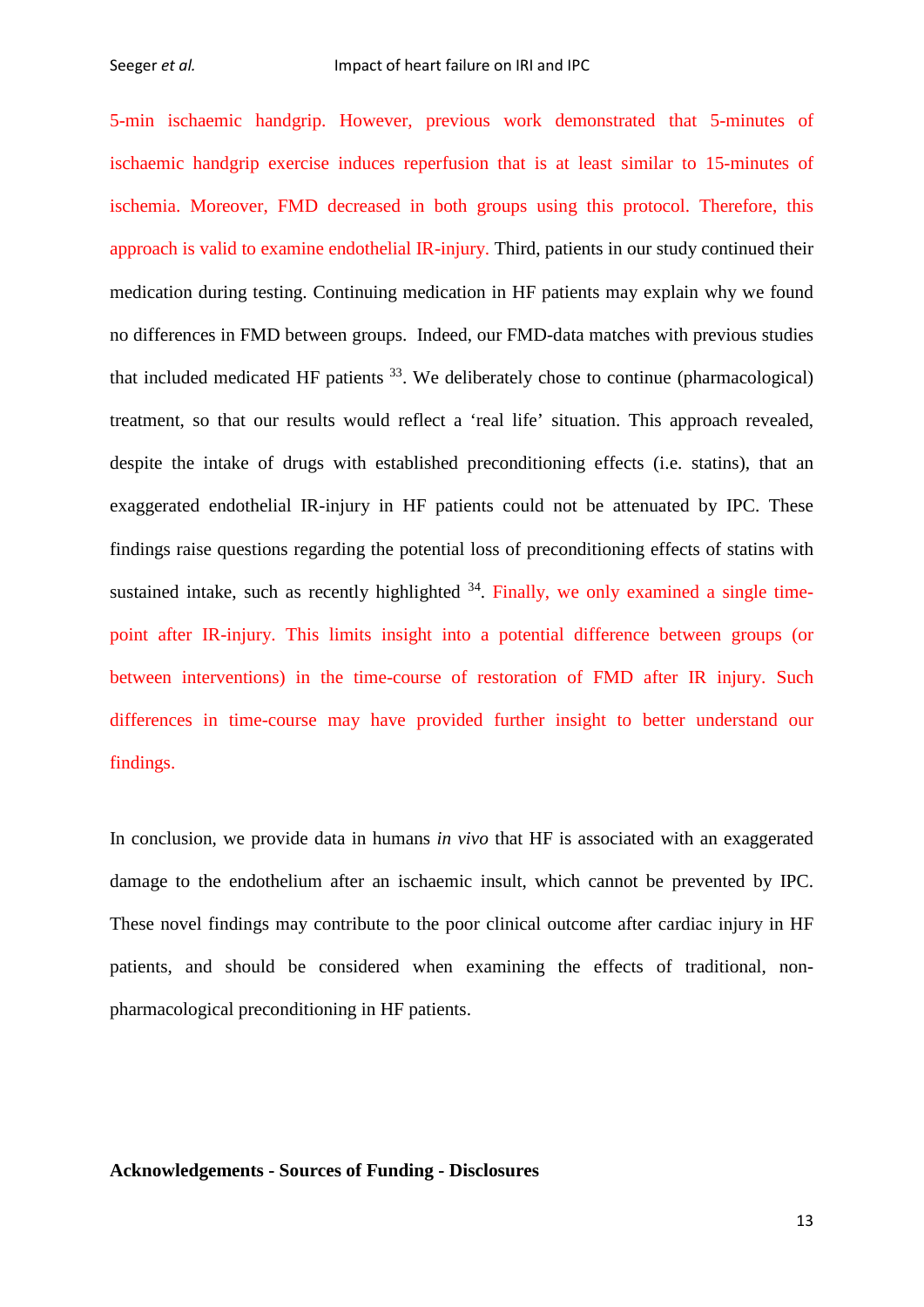We acknowledge the help from Ms Dirkje Snijders, Ms Lisette Baltussen and Mr Hemen Hamad during the experiments.

Dr Thijssen is financially supported by the Netherlands Heart Foundation (2009T064). Dr Riksen is a recipient of a Clinical Fellowship of the Dutch Organization for Health Research and Development (ZonMw, grant number 90700354).

None of the authors have a conflict of interest.

#### **REFERENCES**

<span id="page-14-0"></span>1. Koopman C, Bots ML, van Dis I and Vaartjes I. Shifts in the age distribution and from acute to chronic coronary heart disease hospitalizations. *Eur J Prev Cardiol*. 2014.

<span id="page-14-1"></span>2. Murray AJ, Lygate CA, Cole MA, et al. Insulin resistance, abnormal energy metabolism and increased ischemic damage in the chronically infarcted rat heart. *Cardiovascular research*. 2006; 71: 149-57.

<span id="page-14-2"></span>3. Devan AE, Umpierre D, Harrison ML, et al. Endothelial ischemia-reperfusion injury in humans: association with age and habitual exercise. *American journal of physiology*. 2011; 300: H813-9.

<span id="page-14-3"></span>4. Boengler K, Schulz R and Heusch G. Loss of cardioprotection with ageing. *Cardiovascular research*. 2009; 83: 247-61.

<span id="page-14-4"></span>5. Seal JB and Gewertz BL. Vascular dysfunction in ischemia-reperfusion injury. *Annals of vascular surgery*. 2005; 19: 572-84.

<span id="page-14-5"></span>6. Hoskins DE, Ignasiak DP, Saganek LJ, Gallagher KP and Peterson JT. Myocardial infarct size is smaller in dogs with pacing-induced heart failure. *Cardiovascular research*. 1996; 32: 238-47.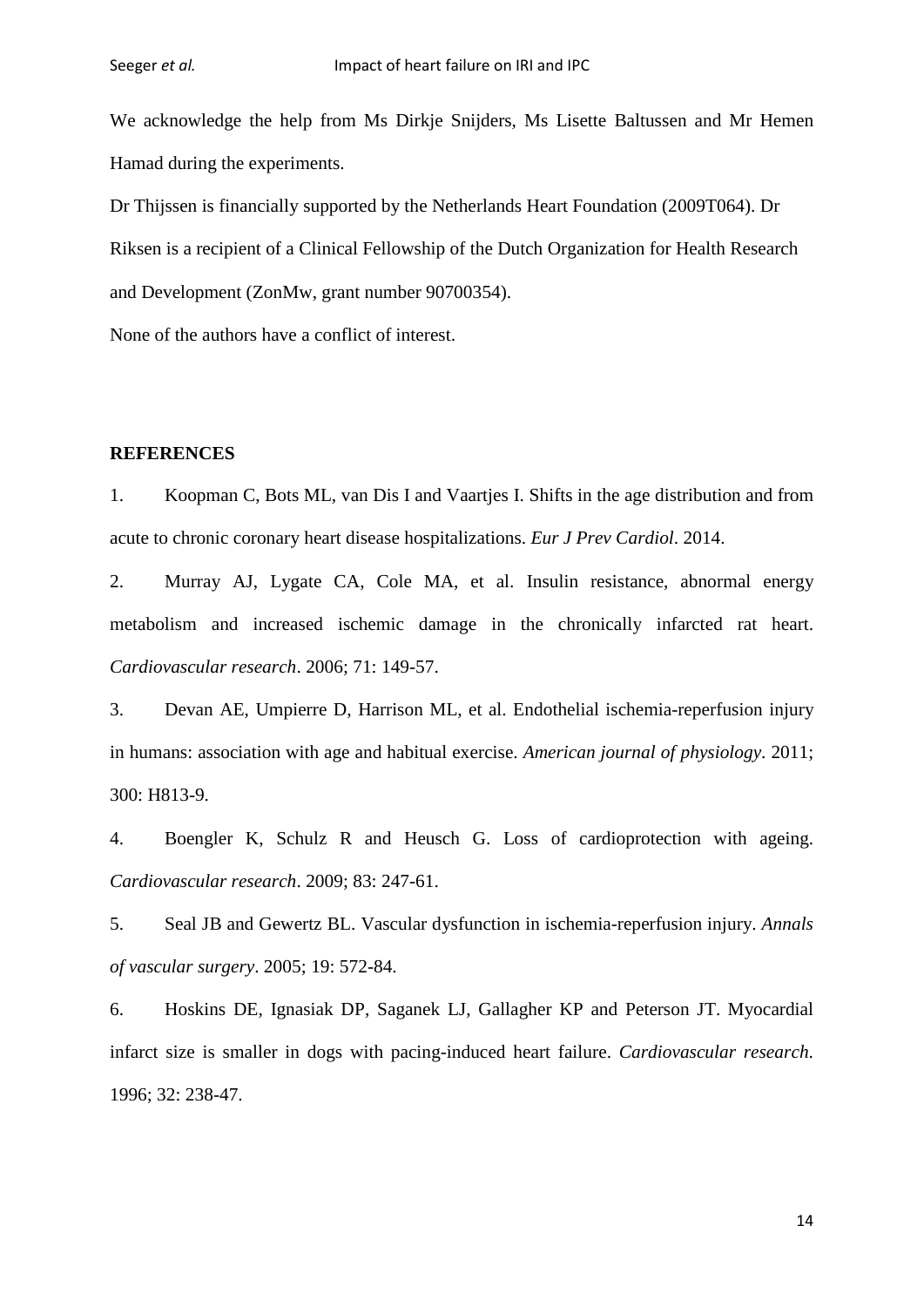<span id="page-15-0"></span>7. Sharikabad MN, Aronsen JM, Haugen E, et al. Cardiomyocytes from postinfarction failing rat hearts have improved ischemia tolerance. *American journal of physiology Heart and circulatory physiology*. 2009; 296: H787-95.

<span id="page-15-1"></span>8. Murry CE, Jennings RB and Reimer KA. Preconditioning with ischemia: a delay of lethal cell injury in ischemic myocardium. *Circulation*. 1986; 74: 1124-36.

<span id="page-15-2"></span>9. van den Munckhof I, Riksen N, Seeger JP, et al. Aging attenuates the protective effect of ischemic preconditioning against endothelial ischemia-reperfusion injury in humans. *American journal of physiology Heart and circulatory physiology*. 2013; 304: H1727-32.

<span id="page-15-5"></span>10. Kharbanda RK, Peters M, Walton B, et al. Ischemic preconditioning prevents endothelial injury and systemic neutrophil activation during ischemia-reperfusion in humans in vivo. *Circulation*. 2001; 103: 1624-30.

11. Loukogeorgakis SP, van den Berg MJ, Sofat R, et al. Role of NADPH oxidase in endothelial ischemia/reperfusion injury in humans. *Circulation*. 2010; 121: 2310-6.

<span id="page-15-3"></span>12. Ovize M, Thibault H and Przyklenk K. Myocardial conditioning: opportunities for clinical translation. *Circulation research*. 2013; 113: 439-50.

<span id="page-15-4"></span>13. Ghosh S, Standen NB and Galinianes M. Failure to precondition pathological human myocardium. *Journal of the American College of Cardiology*. 2001; 37: 711-8.

14. Miki T, Miura T, Tsuchida A, et al. Cardioprotective mechanism of ischemic preconditioning is impaired by postinfarct ventricular remodeling through angiotensin II type 1 receptor activation. *Circulation*. 2000; 102: 458-63.

<span id="page-15-6"></span>15. Andersen A, Povlsen JA, Botker HE and Nielsen-Kudsk JE. Right ventricular hypertrophy and failure abolish cardioprotection by ischaemic pre-conditioning. *European journal of heart failure*. 2013; 15: 1208-14.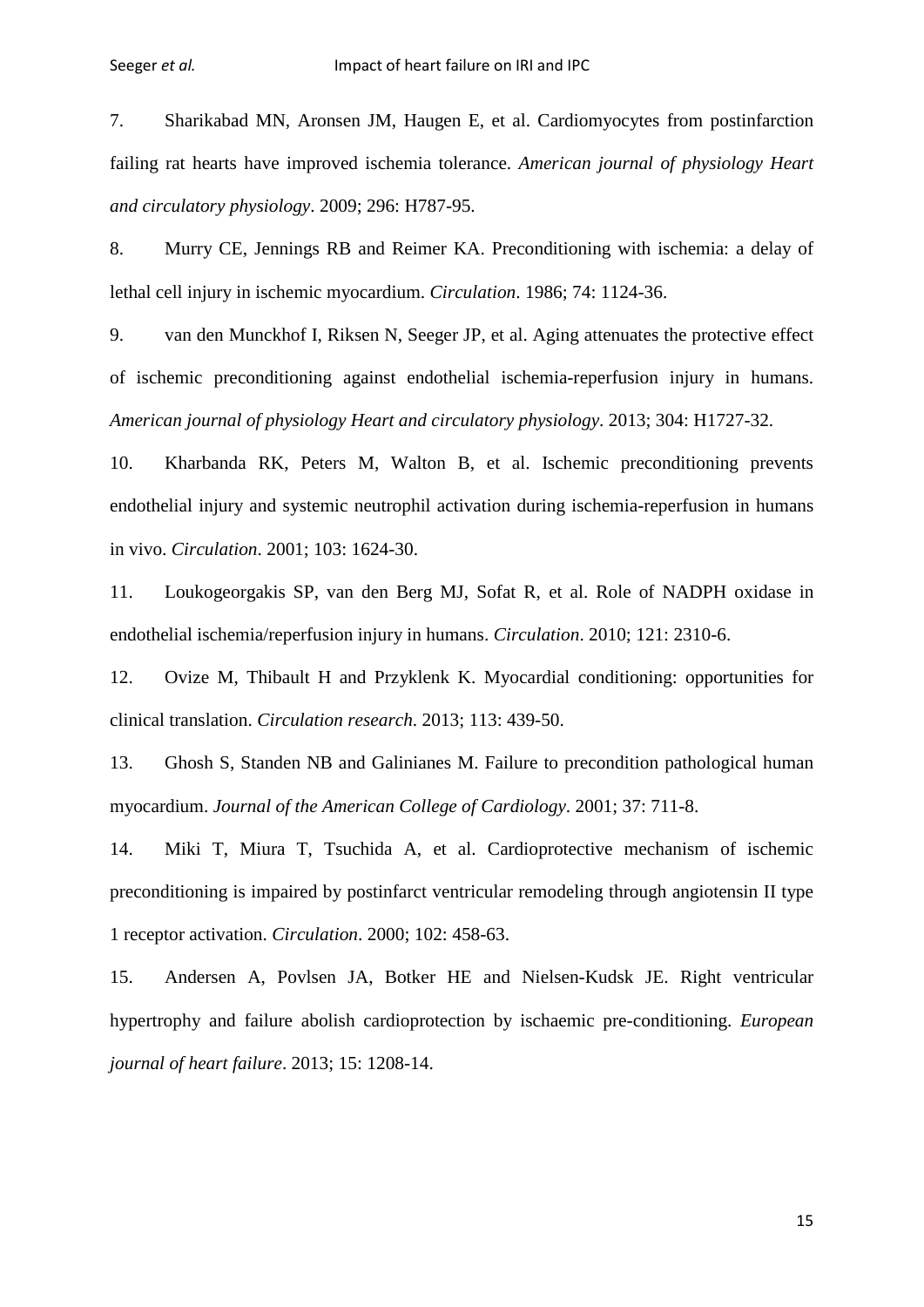<span id="page-16-0"></span>16. Naylor LH, Weisbrod CJ, O'Driscoll G and Green DJ. Measuring peripheral resistance and conduit arterial structure in humans using Doppler ultrasound. *J Appl Physiol*. 2005; 98: 2311-5.

<span id="page-16-1"></span>17. Takase B, Uehata A, Akima T, et al. Endothelium-dependent flow-mediated vasodilation in coronary and brachial arteries in suspected coronary artery disease. *The American journal of cardiology*. 1998; 82: 1535-9, A7-8.

<span id="page-16-2"></span>18. Inaba Y, Chen JA and Bergmann SR. Prediction of future cardiovascular outcomes by flow-mediated vasodilatation of brachial artery: a meta-analysis. *The international journal of cardiovascular imaging*. 2010; 26: 631-40.

<span id="page-16-3"></span>19. Ras RT, Streppel MT, Draijer R and Zock PL. Flow-mediated dilation and cardiovascular risk prediction: A systematic review with meta-analysis. *International journal of cardiology*. 2013; 168: 344-51.

<span id="page-16-4"></span>20. Thijssen DH, Black MA, Pyke KE, et al. Assessment of flow-mediated dilation in humans: a methodological and physiological guideline. *American journal of physiology*. 2011; 300: H2-12.

<span id="page-16-5"></span>21. Black MA, Cable NT, Thijssen DH and Green DJ. Impact of age, sex, and exercise on brachial artery flow-mediated dilatation. *American journal of physiology Heart and circulatory physiology*. 2009; 297: H1109-16.

<span id="page-16-6"></span>22. Thijssen DH, Dawson EA, Tinken TM, Cable NT and Green DJ. Retrograde flow and shear rate acutely impair endothelial function in humans. *Hypertension*. 2009; 53: 986-92.

<span id="page-16-7"></span>23. Atkinson G, Batterham AM, Thijssen DH and Green DJ. A new approach to improve the specificity of flow-mediated dilation for indicating endothelial function in cardiovascular research. *Journal of hypertension*. 2013; 31: 287-91.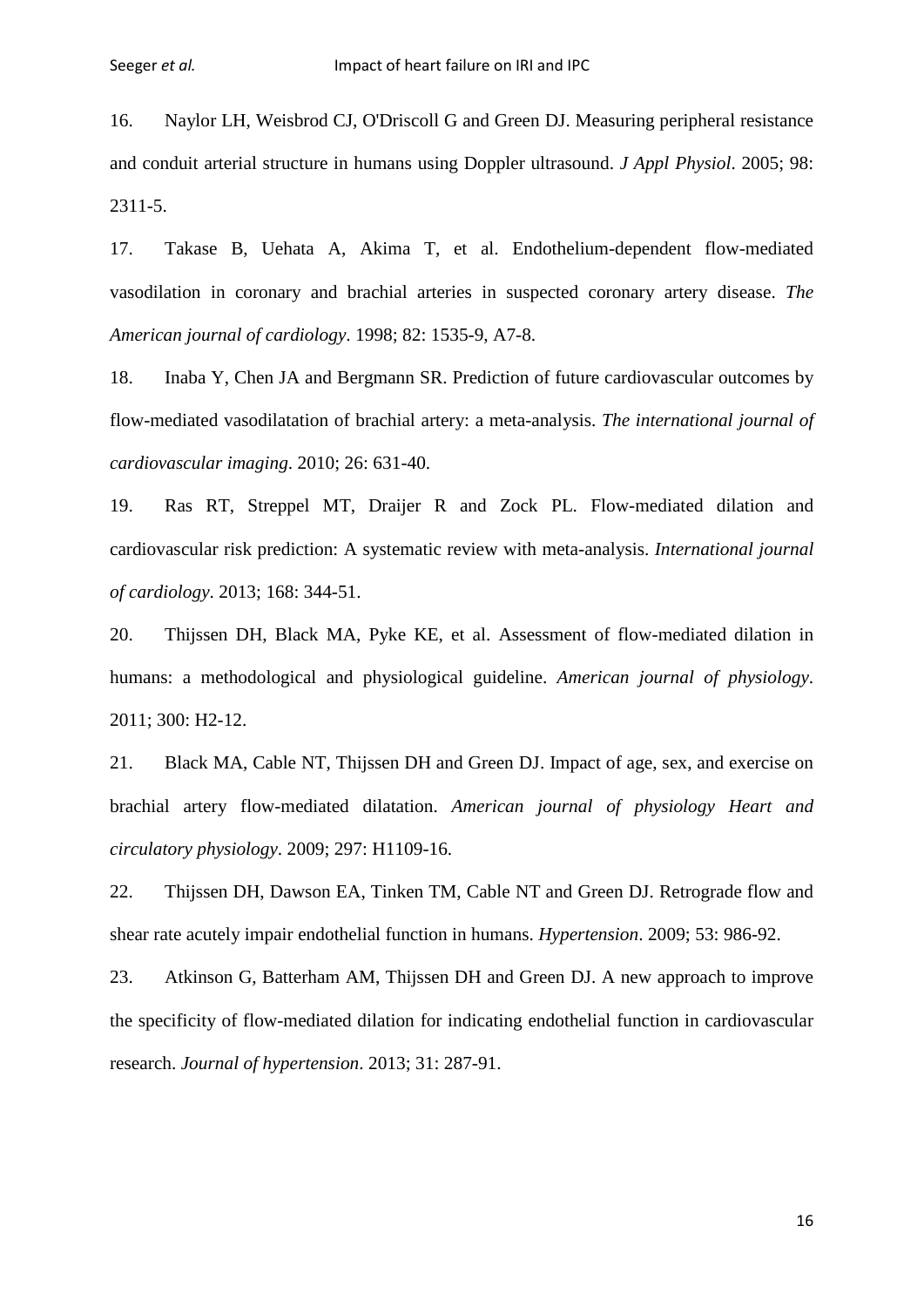<span id="page-17-0"></span>24. Di Lisa F, Canton M, Menabo R, Dodoni G and Bernardi P. Mitochondria and reperfusion injury. The role of permeability transition. *Basic research in cardiology*. 2003; 98: 235-41.

<span id="page-17-1"></span>25. Kaul N, Siveski-Iliskovic N, Hill M, Slezak J and Singal PK. Free radicals and the heart. *Journal of pharmacological and toxicological methods*. 1993; 30: 55-67.

<span id="page-17-2"></span>26. MacCarthy PA and Shah AM. Oxidative stress and heart failure. *Coronary artery disease*. 2003; 14: 109-13.

<span id="page-17-3"></span>27. Ferdinandy P, Schulz R and Baxter GF. Interaction of cardiovascular risk factors with myocardial ischemia/reperfusion injury, preconditioning, and postconditioning. *Pharmacological reviews*. 2007; 59: 418-58.

<span id="page-17-4"></span>28. Whittington HJ, Harding I, Stephenson CI, et al. Cardioprotection in the aging, diabetic heart: the loss of protective Akt signalling. *Cardiovascular research*. 2013; 99: 694- 704.

<span id="page-17-5"></span>29. Miki T, Miura T, Tanno M, et al. Interruption of signal transduction between G protein and PKC-epsilon underlies the impaired myocardial response to ischemic preconditioning in postinfarct remodeled hearts. *Molecular and cellular biochemistry*. 2003; 247: 185-93.

<span id="page-17-6"></span>30. Botker HE, Kharbanda R, Schmidt MR, et al. Remote ischaemic conditioning before hospital admission, as a complement to angioplasty, and effect on myocardial salvage in patients with acute myocardial infarction: a randomised trial. *Lancet*. 2010; 375: 727-34.

<span id="page-17-7"></span>31. Thielmann M, Kottenberg E, Kleinbongard P, et al. Cardioprotective and prognostic effects of remote ischaemic preconditioning in patients undergoing coronary artery bypass surgery: a single-centre randomised, double-blind, controlled trial. *Lancet*. 2013; 382: 597- 604.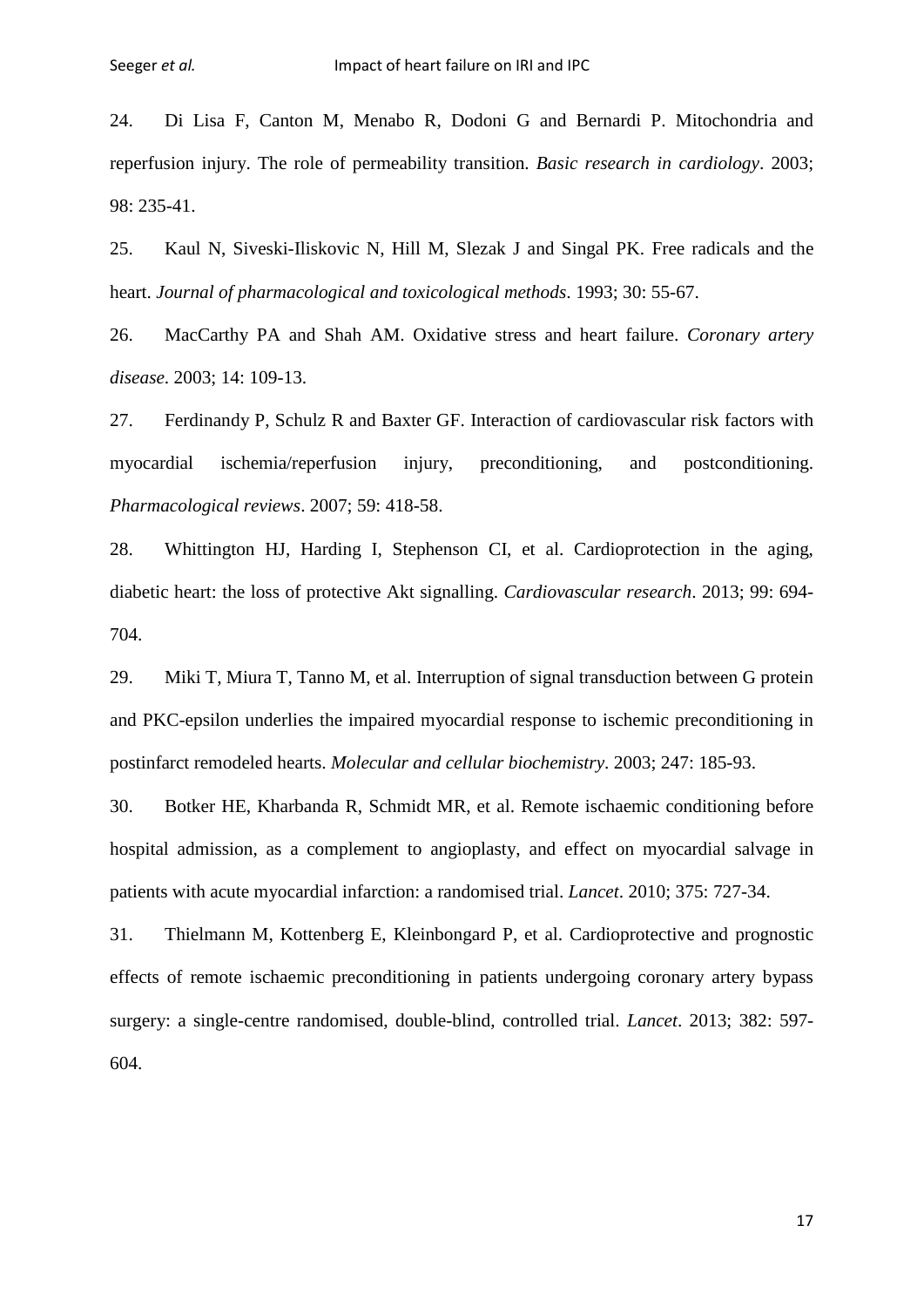<span id="page-18-0"></span>32. Hausenloy DJ, Baxter G, Bell R, et al. Translating novel strategies for cardioprotection: the Hatter Workshop Recommendations. *Basic Res Cardiol*. 2010; 105: 677-86.

<span id="page-18-1"></span>33. Colombo PC, Banchs JE, Celaj S, et al. Endothelial cell activation in patients with decompensated heart failure. *Circulation*. 2005; 111: 58-62.

<span id="page-18-2"></span>34. Liuni A, Luca MC, Gori T and Parker JD. Loss of the preconditioning effect of rosuvastatin during sustained therapy: a human in vivo study. *Am J Physiol Heart Circ Physiol*. 2012; 302: H153-8.